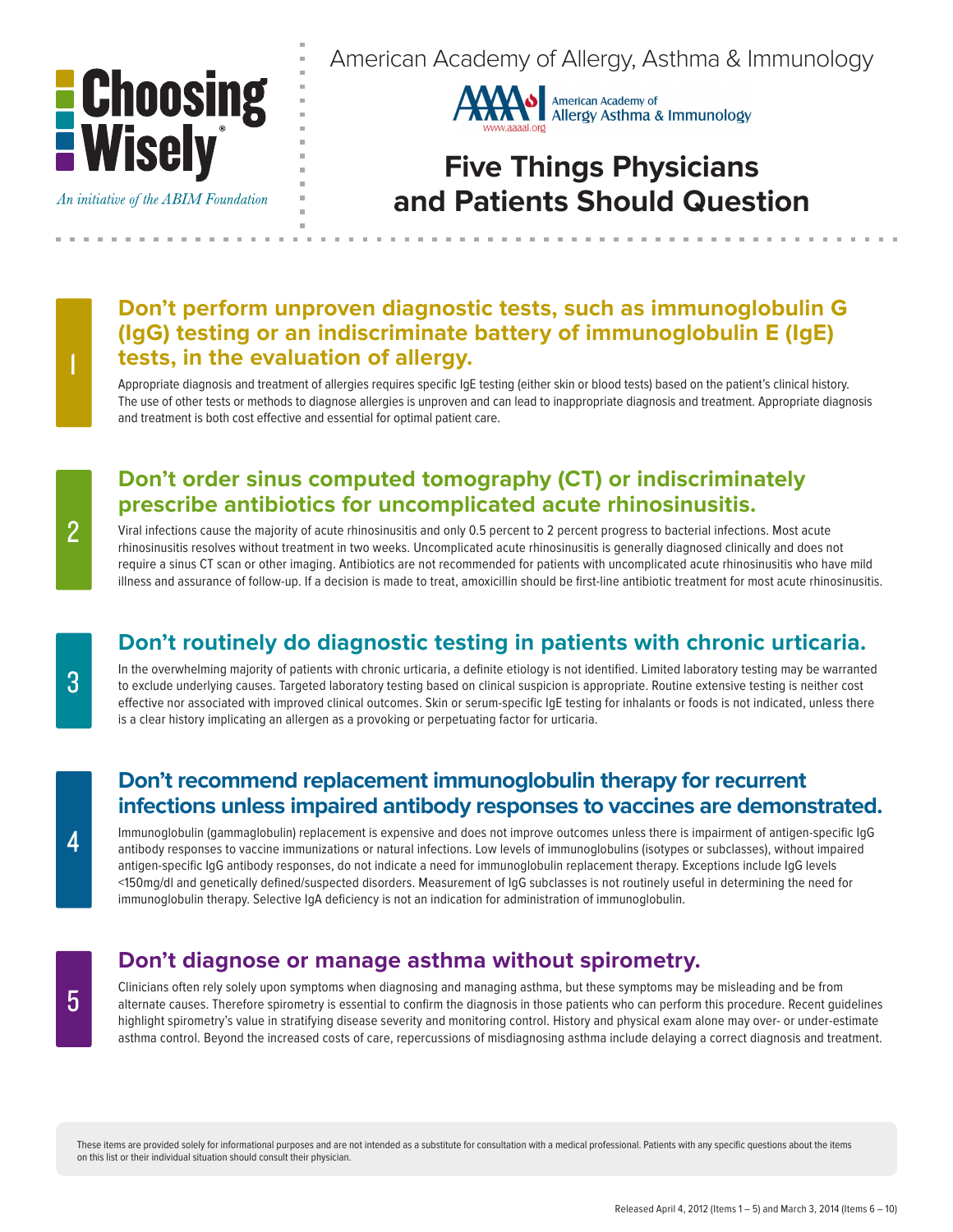

An initiative of the ABIM Foundation



# **Five More Things Physicians and Patients Should Question**

# **Don't rely on antihistamines as first-line treatment in severe allergic reactions.**

Epinephrine is the first-line treatment for anaphylaxis. Data indicate that antihistamines are overused as the first-line treatment of anaphylaxis. By definition, anaphylaxis has cardiovascular and respiratory manifestations, which require treatment with epinephrine. Overuse of antihistamines, which do not treat cardiovascular or respiratory manifestations of anaphylaxis, can delay the effective first-line treatment with epinephrine.

Epinephrine should be administered as soon as the diagnosis of anaphylaxis is suspected. Antihistamines are second-line supportive therapy for cutaneous non-life-threatening symptoms (hives), but do not replace epinephrine as the first-line treatment for anaphylaxis.

Fatalities during anaphylaxis have been associated with delayed administration of epinephrine.

#### **Don't perform food IgE testing without a history consistent with potential IgE-mediated food allergy.**

False or clinically irrelevant positive allergy tests for foods are frequent. Indiscriminate screening results in inappropriate avoidance of foods and wastes healthcare resources. IgE testing for specific foods must be driven by a history of signs or symptoms consistent with an IgE-mediated reaction after eating a particular food. Ordering IgE testing in individuals who do not have a history consistent with or suggestive for food allergy based on history frequently reveals positive tests that are unlikely to be clinically relevant. Testing, when done, should be limited to suspected foods.

The diagnostic utility of IgE testing for specific foods is optimal when a history compatible with or suggestive for the diagnosis of food allergy is present. In the absence of a compatible or suggestive history, the pre-test probability for a diagnosis of food allergy is low and a positive skin or in vitro IgE test does not establish a diagnosis of food allergy. Skin testing or serum testing for specific-IgE to food antigens has excellent sensitivity and high negative predictive value, but has low specificity and low positive predictive value.

Considering that 50 to 90 percent of presumed cases of food allergy do not reflect IgE-mediated (allergic) pathogenesis and may instead reflect food intolerance or symptoms not causally associated with food consumption, ordering panels of food tests leads to many incorrectly identified food allergies and inappropriate recommendations to avoid foods that are positive on testing.

### **Don't routinely order low- or iso-osmolar radiocontrast media or pretreat with corticosteroids and antihistamines for patients with a history of seafood allergy, who require radiocontrast media.**

Although the exact mechanism for contrast media reactions is unknown, there is no cause and effect connection with seafood allergy. Consequently there is no reason to use more expensive agents or pre-medication before using contrast media in patients with a history of seafood allergy. A prior history of anaphylaxis to contrast media is an indication to use low- or iso-osmolar agents and pretreat with corticosteroids and antihistamines.

Patients with a history of seafood allergy are not at elevated risk for anaphylaxis from iodinated contrast media. Similarly, patients who have had anaphylaxis from contrast media should not be told that they are allergic to seafood.

Patients with a history of seafood allergy who are labeled as being at greater risk for adverse reaction from contrast infusions experience considerable morbidity from unnecessary precautions – including but not limited to denying them indicated roentgenographic procedures and adverse effects from pretreatment with antihistamine and/or corticosteroid medications.

Regardless of whether these patients truly have IgE-mediated allergies to seafood (crustacean), there is no evidence in the medical literature that indicates they are at elevated risk for anaphylaxis from contrast infusion compared with the history-negative general population.

In a random telephone survey of 5,529 households with a census of 14,948 individuals, seafood allergy was reported by 3.3 percent of survey respondents. According to current U.S. population estimates for 2013, this corresponds to 10,395,000 Americans.

The mechanism for anaphylaxis to radio-iodinated contrast media relates to the physiochemical properties of these media and is unrelated to its iodine content. Further, although delayed-type hypersensitivity (allergic contact dermatitis) reactions to iodine have rarely been reported, IgE-mediated reactions to iodine have not, and neither type of reaction would be related to IgE-mediated shellfish allergy nor to contrast media reactions.Patients with a history of prior anaphylaxis to contrast media are at elevated risk for anaphylactic reaction with re-exposure to contrast media.

Patients with asthma or cardiovascular disease, or who are taking beta blockers, are at increased risk for serious anaphylaxis from radiographic contrast media.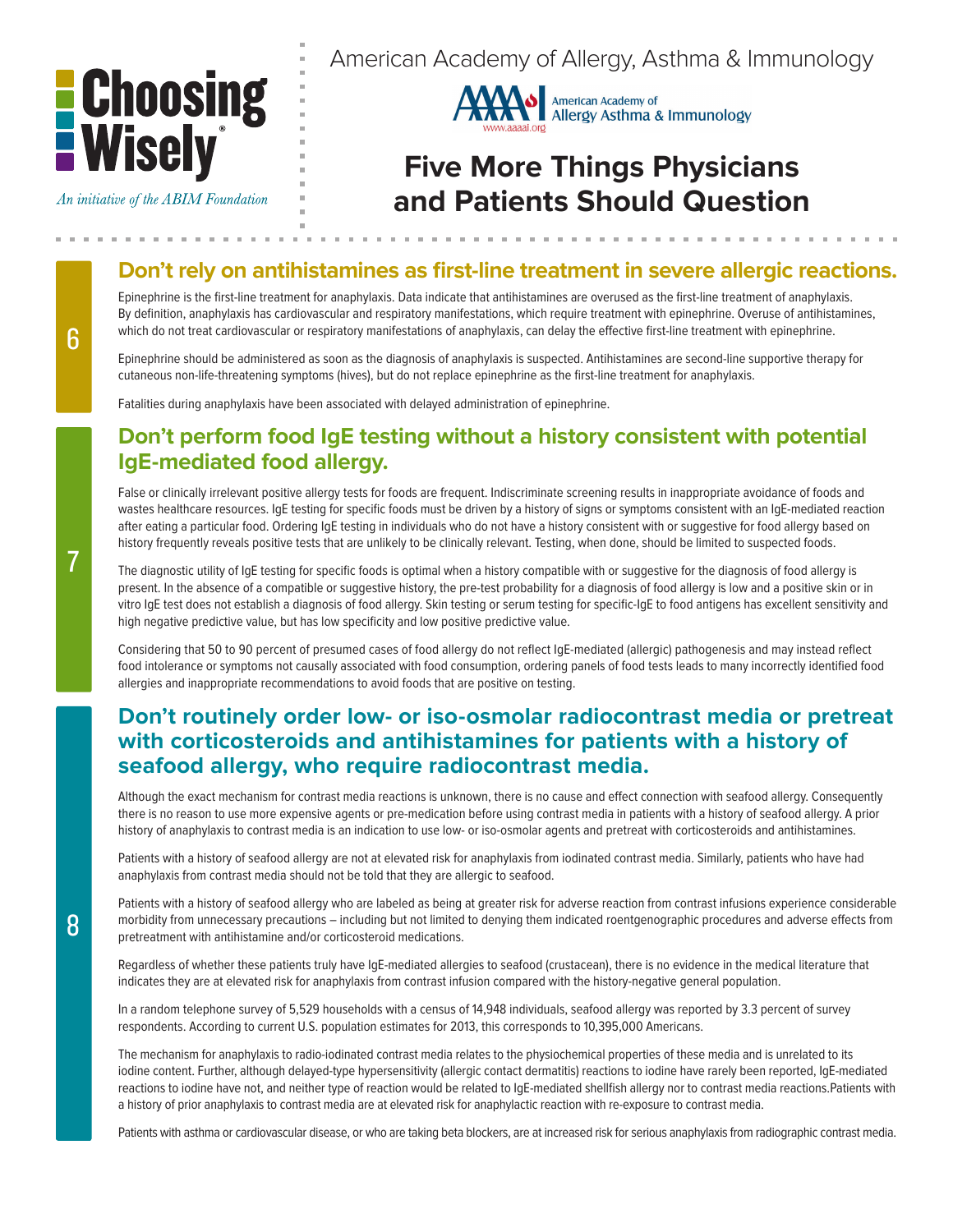#### **Don't routinely avoid influenza vaccination in egg-allergic patients.**

Of the vaccines that may contain egg protein (measles, mumps, rabies, influenza and yellow fever), measles, mumps and rabies vaccines have at most negligible egg protein; consequently no special precautions need to be followed in egg-allergic patients for these vaccines. Studies in egg-allergic patients receiving egg-based inactivated influenza vaccine have not reported reactions; consequently egg-allergic patients should be given either egg-free influenza vaccine or should receive egg-based influenza vaccine with a 30-minute post-vaccine observation period. Egg-allergic patients receiving the yellow fever vaccine should be skin tested with the vaccine and receive the vaccine with a 30-minute observation period if the skin test is negative. If positive, the vaccine may be given in graded doses with appropriate medical observation.

Egg protein is present in influenza and yellow fever vaccines and in theory could cause reactions in egg-allergic patients. However, in 27 published studies collectively 4,172 patients with egg allergy received 4,729 doses of egg-based inactivated influenza vaccine (IIV) with no cases of anaphylaxis, including 513 with severe egg allergy who uneventfully received 597 doses. The CDC's Advisory Committee on Immunization Practices recommends that egg-allergic persons receive IIV as a single dose without prior vaccine skin testing and be observed for 30 minutes afterwards for any possible allergic reaction. If the reaction to the ingestion of eggs was hives only, the vaccine can be administered in a primary care setting, whereas if the reaction to the ingestion of eggs was more severe, the vaccine should be administered in an allergist/immunologist's office. Two new IIVs not grown in eggs have been approved for patients 18 years and older: Flucelvax, prepared from virus propagated in cell culture, and Flublok, recombinant hemagglutinin proteins produced in an insect cell line. For egg-allergic patients 18 years of age and older, either egg-based IIV can be used with the precautions above or egg-free IIV can be used.

Measles and mumps vaccines (and Purified Chick Embryo Cell [PCEC] rabies vaccine) are grown in chick embryo fibroblast cultures and contain negligible or no egg protein. Thus, MMR and PCEC rabies vaccine can be administered to egg-allergic recipients in the usual manner.

Per the Yellow Fever vaccine package insert, egg-allergic recipients should be skin tested with the vaccine prior to administration. If negative, the vaccine can be given in the usual manner, but the patient should be observed for 30 minutes afterward. If the vaccine skin test is positive, the vaccine can be given in graded doses under appropriate medical observation.

#### **Don't overuse non-beta lactam antibiotics in patients with a history of penicillin allergy, without an appropriate evaluation.**

While about 10 percent of the population reports a history of penicillin allergy, studies show that 90 percent on more of these patients are not allergic to penicillins and are able to take these antibiotics safely. The main reason for this observation is that penicillin allergy is often misdiagnosed and when present wanes over time in most (but not all) individuals. Patients labeled penicillin-allergic are more likely to be treated with alternative antibiotics (such as vancomycin and quinolones), have higher medical costs, experience longer hospital stays, and are more likely to develop complications such as infections with vancomycin-resistant enterococcus (VRE) and Clostridium difficile.

Evaluation for specific IgE to penicillin can be carried out by skin testing. Ideally, penicillin skin testing should be performed with both major and minor determinants. The negative predictive value of penicillin skin testing for immediate reactions approaches 100 percent, whereas the positive predictive value is between 40 and 100 percent. The usefulness of in vitro tests for penicillin-specific IgE is limited by their uncertain predictive value. They are not suitable substitutes for penicillin skin testing.

By identifying the overwhelming majority of individuals who can safely receive penicillin and penicillin-like drugs, we can improve the appropriateness of antibiotic therapy and clinical care outcomes.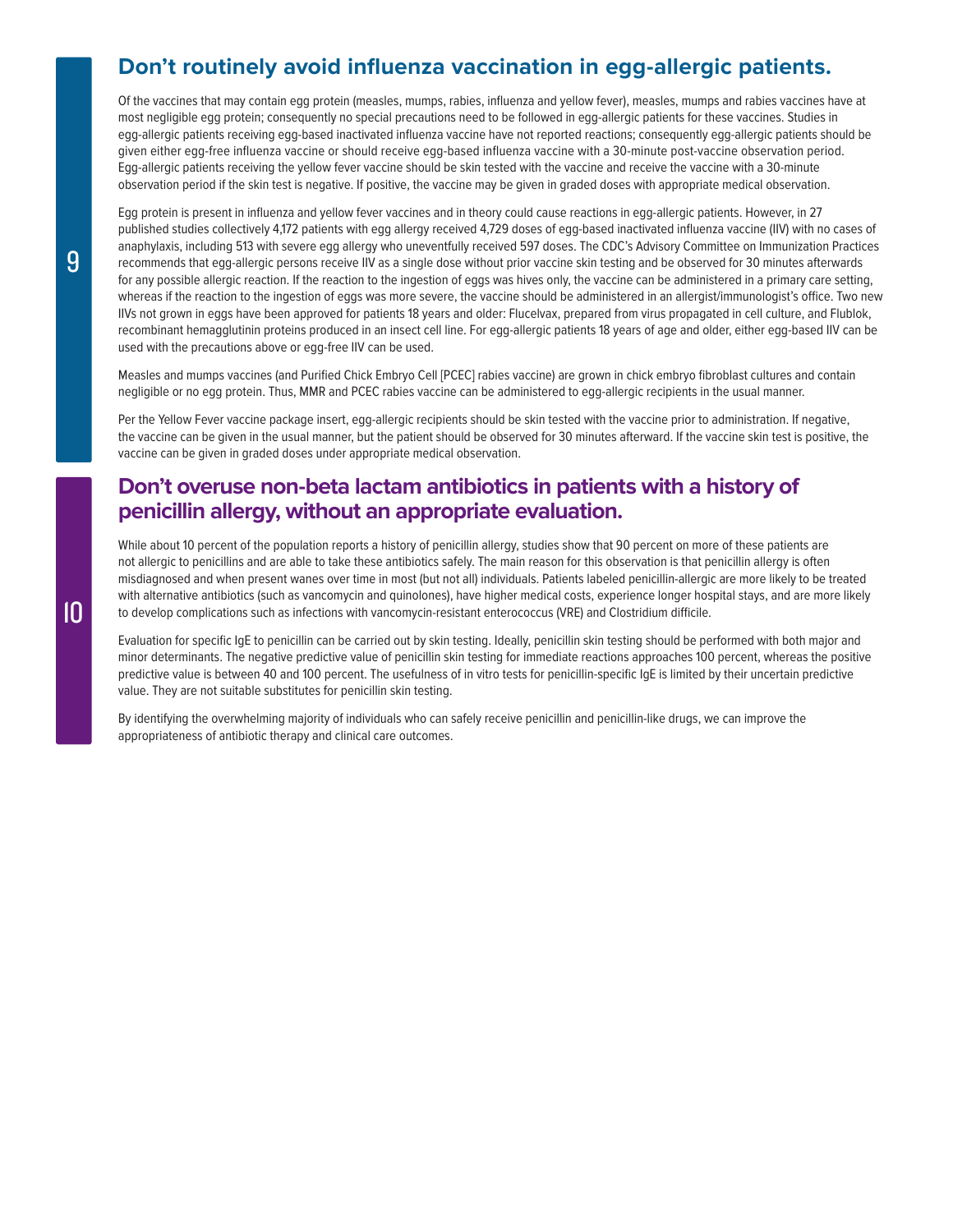# **How This List Was Created**

. . . . . . . . . . . . .

The American Academy of Allergy, Asthma & Immunology (AAAAI) Executive Committee created a task force to lead work on Choosing Wisely consisting of board members, the AAAAI President and Secretary/Treasurer and AAAAI participants in the Joint Task Force on Practice Parameters. Through multiple society publications and notifications, AAAAI members were invited to offer feedback and recommend elements to be included in the list. A targeted email was also sent to an extended group of AAAAI leadership inviting them to participate.

The work group reviewed the submissions to ensure the best science in the specialty was included. Based on this additional members were recruited for their expertise. Suggested elements were considered for appropriateness, relevance to the core of the specialty, potential overuse of resources and opportunities to improve patient care. They were further refined to maximize impact and eliminate overlap, and then ranked in order of potential importance both for the specialty and for the public. Finally, the work group chose its top five recommendations which were then approved by the Executive Committee. AAAAI's disclosure and conflict of interest policy can be found at [www.aaaai.org](http://www.aaaai.org).

### **Sources**

Cox L, Williams PB, Sicherer S, et al. Pearls and pitfalls of allergy diagnostic testing: report from the American College of Allergy, Asthma and Immunology/ American Academy of Allergy, Asthma & Immunology Specific IgE Test Task Force. Ann All Asthma Immunol. 2008;101:580–92 Bernstein I, Li J, Bernstein D et al. Allergy diagnostic testing: an updated practice parameter. Ann All Asthma Immunol 2008;100:s1–148. Terr AI. Unconventional theories and unproven methods in allergy. In: Allergy Principles and Practice, 7th Ed, 97:1691–1709.

Ahovuo-Saloranta A, Borisenko OV, Kovanen N, et al. Antibiotics for acute maxillary sinusitis. Cochrane database of systematic reviews 2008:CD000243. American College of Radiology ACR Appropriateness Criteria® for Sinonasal Disease, 2009 http://www.acr.org/SecondaryMainMenuCategories/ quality\_safety/app\_criteria/pdf/ExpertPanelonNeurologicImaging/SinonasalDisease.aspx; 2009.

Wanderer, AA, Bernstein, IL, Goodman, DL, et al. The Diagnosis and Management of Urticaria: a Practice Parameter. Ann Allergy Asthma Immunol 2000;85:521–44. Tarbox JA, Gutta RC, Ching EL, Radojicic C, Lang DM. Utility of routine laboratory testing in management of chronic urticaria/angioedema. Ann Allergy Asthma Immunol 2011, 107: 239–43.

Bernstein IL, Li, JT, Bernstein DI et al. Allergy diagnostic testing: an updated practice parameter. Ann Allergy Asthma Immunol. 2008 Mar;100(3 Suppl 3):S1-148. Kozel MM, Bossuyt PM, Mekkes JR, Bos JD. Laboratory tests and identified diagnoses in patients with physical and chronic urticaria and angioedema: A systematic review. J Am Acad Dermatol. 2003 Mar;48(3):409–16.

Orange, JS et al. Use of intravenous immunoglobulin in human disease: a review of evidence by members of the Primary Immunodeficiency Committee of the American Academy of Allergy, Asthma and Immunology. JACI 117:S525–S553, 2006.

Ballow, M. "Immunoglobulin Therapy: Replacement and Immunomodulation" in Clinical Immunology, Third Edition Rich RR (Editor), Chapter 85, pp. 1265–1280, 2008.

Stiehm ER, Orange JS, Ballow M, Lehman H. Therapeutic use of immunoglobulins. Adv Pediatr 2010;57:185–218. Bonilla FA, Bernstein IL, Khan DA, Ballas ZK, Chinen J, Frank MM, et al. Practice parameter for the diagnosis and management of primary immunodeficiency. Annals of Allergy, Asthma & Immunology. 2005;94 (Suppl 1):S1–S63.

National Asthma Education and Prevention Expert Panel Report 3: Guidelines for the diagnosis and Management of Asthma. NIH Publication Number 08–5846 October 2007.

Li J, Oppenheimer J, Bernstein IL et al. Attaining asthma control. A practice parameter. J Allergy Clin Immunol. 2005;115:S3–11.

Global strategy for asthma management and prevention: GINA executive summary Eur Respir J 2008 31:143–178.

Fuhlbrigge A, Kitch B, Paltielet D et. al. FEV1 is associated with risk of asthma attacks in a pediatric population. J Allergy Clin Immunol. 2001;107:61–6.

Magadle R The Risk of Hospitalization and Near-Fatal and Fatal Asthma in Relation to the Perception of Dyspnea Chest. 2002;121:329–333.

Lieberman P, Nicklas RA, Oppenheimer J, Kemp SF, Lang DM, Bernstein DI, Bernstein JA, Burks AW, Feldweg AM, Fink JN, Greenberger PA, Golden DB, James JM, Kemp SF, Ledford DK, Lieberman P, Sheffer AL, Bernstein DI, Blessing-Moore J, Cox L, Khan DA, Lang D, Nicklas RA, Oppenheimer J, Portnoy JM, Randolph C, Schuller DE, Spector SL, Tilles S, Wallace D. The diagnosis and management of anaphylaxis practice parameter 2010 update. J Allergy Clin Immunol. 2010 Sep;126(3):477-80.e1–42.

Sampson HA, Muñoz-Furlong A, Campbell RL, Adkinson NF Jr, Bock SA, Branum A, Brown SG, Camargo CA Jr, Cydulka R, Galli SJ, Gidudu J, Gruchalla RS, Harlor AD Jr, Hepner DL, Lewis LM, Lieberman PL, Metcalfe DD, O'Connor R, Muraro A, Rudman A, Schmitt C, Scherrer D, Simons FE, Thomas S, Wood JP, Decker WW. Second symposium on the definition and management of anaphylaxis: summary report – Second National Institute of Allergy and Infectious Diseases/ Food Allergy and Anaphylaxis Network symposium. J Allergy Clin Immunol. 2006 Feb;117(2):391–7.

Kemp SF, Lockey RF, Simons FE; World Allergy Organization ad hoc Committee on Epinephrine in Anaphylaxis. Epinephrine the drug of choice for anaphylaxis. A statement of the World Allergy Organization. Allergy. 2008 Aug;63(8):1061–70.

Cox L, Nelson H, Lockey R, Calabria C, Chacko T, Finegold I, Nelson M, Weber R, Bernstein DI, Blessing-Moore J, Khan DA, Lang DM, Nicklas RA, Oppenheimer J, Portnoy JM, Randolph C, Schuller DE, Spector SL, Tilles S, Wallace D. Allergen immunotherapy: a practice parameter third update. J Allergy Clin Immunol. 2011 Jan;127(1 Suppl):s1–55.

Golden DB, Moffitt J, Nicklas RA, Freeman T, Graft DF, Reisman RE, Tracy JM, Bernstein D, Blessing-Moore J, Cox L, Khan DA, Lang DM, Oppenheimer J, Portnoy JM, Randolph C, Schuller DE, Spector SL, Tilles SA, Wallace D; Joint Task Force on Practice Parameters; American Academy of Allergy, Asthma & Immunology (AAAAI); American College of Allergy, Asthma & Immunology (ACAAI); Joint Council of Allergy, Asthma and Immunology. Stinging insect hypersensitivity: a practice parameter update 2011. J Allergy Clin Immunol. 2011 Apr; 127(4):852–4.

Clark S, Long AA, Gaeta TJ, Camargo CC. Multicenter study of emergency department visits for insect sting allergies. J Allergy Clin Immunol. 2005;116:643–9.

2

1

3

4